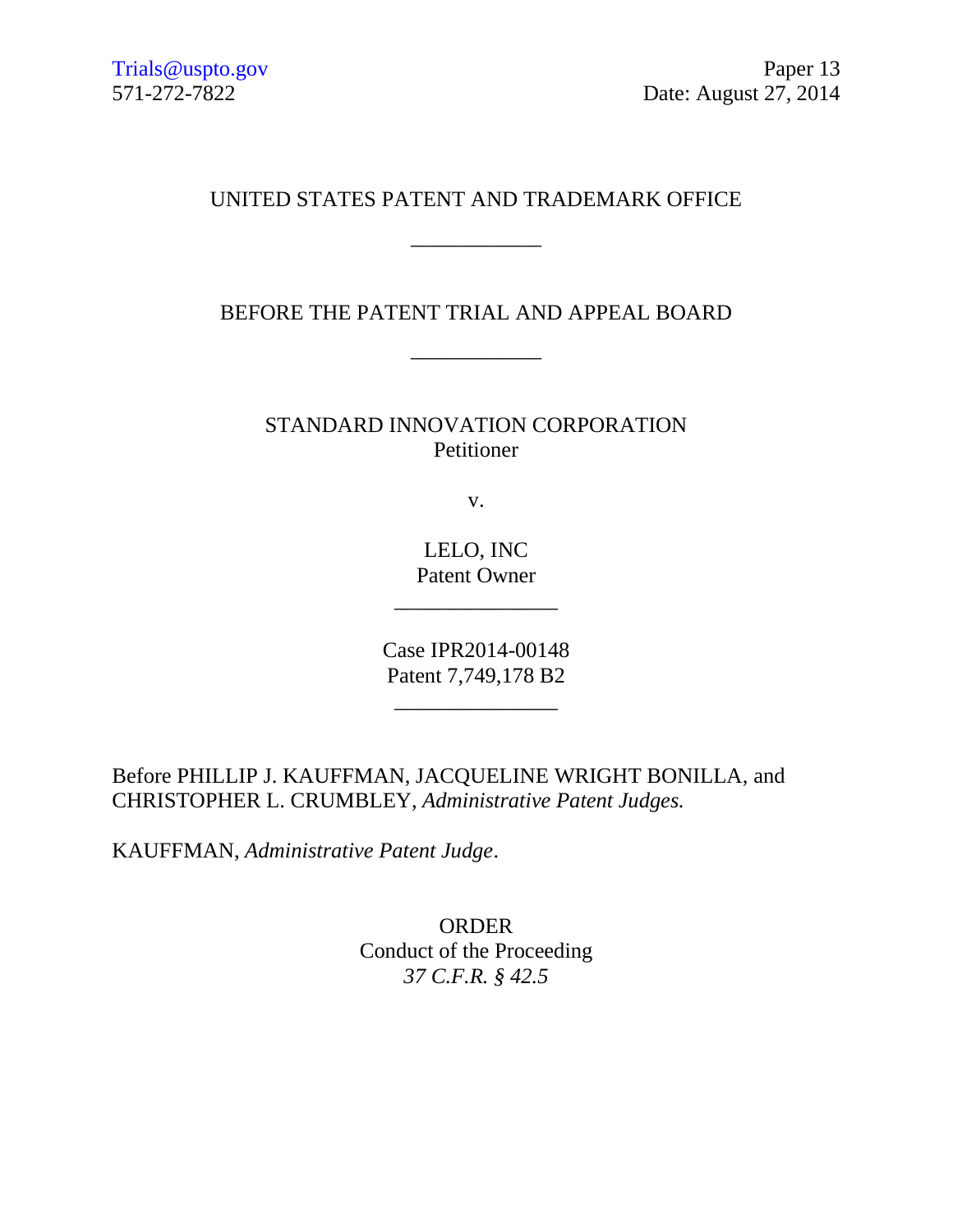## IPR2014-00148 Patent 7,749,178 B2

On August 26, 2014, a conference call was conducted among respective counsel for the parties and Judges Kauffman, Bonilla, and Crumbley. Petitioner, Standard Innovation Corporation, was represented by counsel, Robert Lord, Lisa Margonis, and Tammy Terry. Patent Owner, Lelo, Inc., was represented by counsel, Robert Hulsa and Hector Ribera. The purpose of the call was to discuss the timeliness of the Patent Owner's Response.

The parties previously stipulated that Patent Owner's Response under 37 C.F.R. § 42.120 and a possible motion to amend under 37 C.F.R. § 42.121 were due by a stipulated Due Date 1 of August 18, 2014. Paper 10. Patent Owner submitted their Response to the Petition on August 19, 2014, and did not submit a motion to amend. Paper 12.

 The Panel authorized Patent Owner to submit a motion to deem the late filing of the Patent Owner Response as timely, not to exceed five pages, by September 2, 2014. The Panel recommended that the motion address what documents were filed with the Board and when, any technical difficulties that prevented timely filing, and any additional information regarding service (beyond that provided in the certificate of service of the Patent Owner's Response). *See* Paper 12. The motion should be accompanied by a declaration from the person who filed the documents in question with the Board.

The Panel authorized Petitioner to submit an opposition to that motion of up to five pages. The Panel advised Petitioner that the due date of the Patent Owner Response is not a statutory requirement. The Panel recommended that Petitioner's opposition, if submitted, focus on any actual prejudice caused by the delay, keeping in mind that the extension to August 18, 2014, for Due Date 1 was mutually agreed upon, and that the parties are free to stipulate to further extensions of Due Dates 2-5, if necessary, to take into account Patent Owner's delay in filing.

2